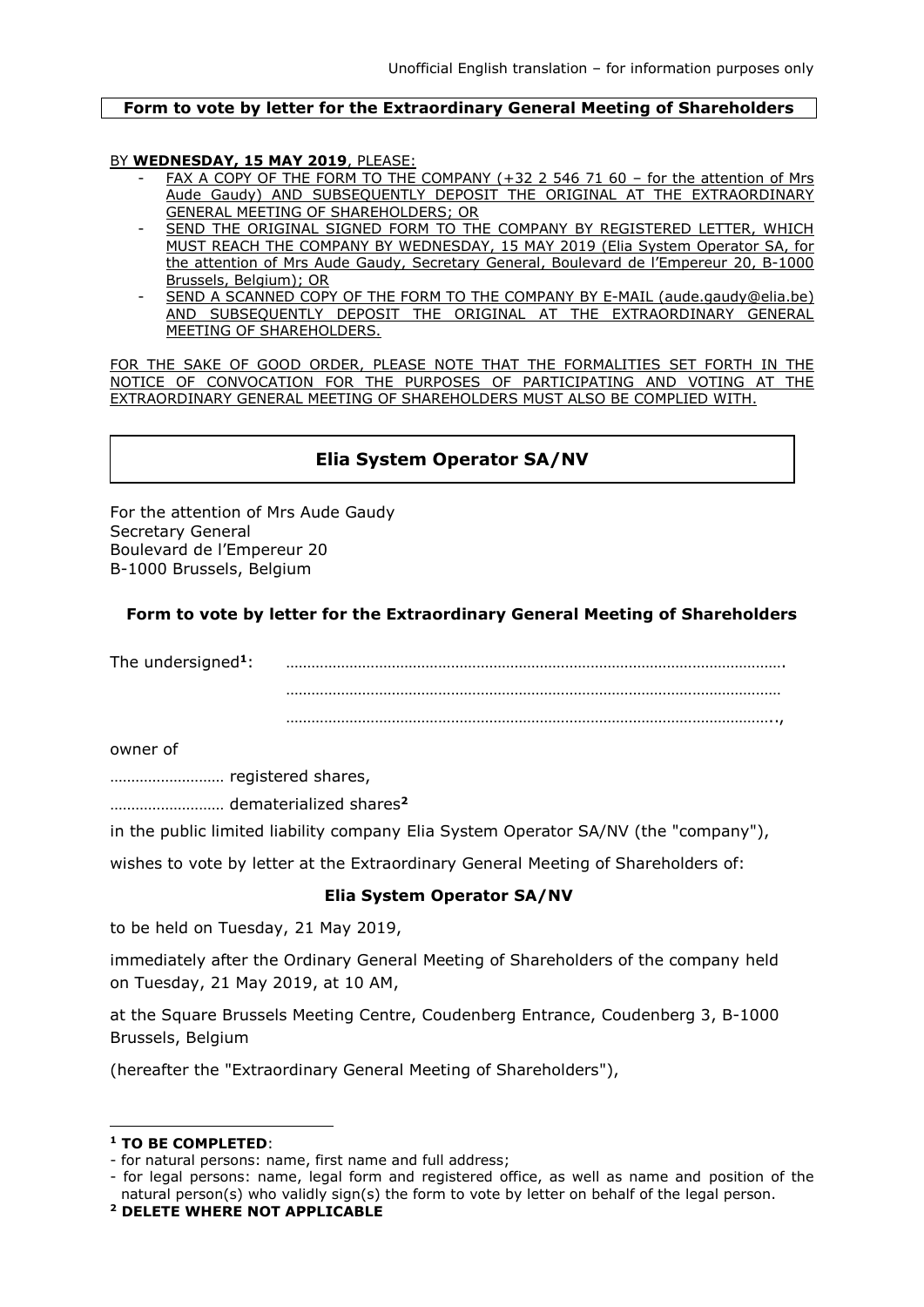**and declares to vote as follows regarding the following proposed resolutions<sup>3</sup> , which are contained on the agenda of the Extraordinary General Meeting of Shareholders:**

- 1. Presentation of the special report of the Board of Directors drawn up in accordance with Article 604 of the Belgian Companies Code concerning the specific circumstances in which the authorized capital may be used and the objectives pursued;
- 2. Decision to amend the articles of association;

**Proposed resolution**: It is proposed to amend the Articles of Association by inserting the following text in Article 7:

"*7.1. The board of directors is authorised to (i) increase the capital by contributions in cash in a maximum amount of 435,000,000 euros, including issuance premium, and (ii) determine all the terms of the capital increase, the issuance of the shares and their placement. This authorisation is granted to the board of directors until 31 July 2020 inclusive. Any capital increase pursuant to this authorisation (i) must be decided as provided for in and in accordance with (the terms set out in) the special report submitted by the board of directors to the extraordinary shareholders' meeting of 21 May 2019 and (ii) must take place either with statutory preferential subscription right or with cancellation of such statutory preferential subscription right but then with a non-statutory preferential subscription right.* 

*7.2. Any decision to make use of the authorisation granted to the board of directors to increase the capital in accordance with Article 7.1 must obtain, in addition to a simple majority of the votes of the members of the board of directors present or represented, a majority of 3/4 (rounded down) of the votes of the non-independent directors present or represented.*"

#### **□ for □ against □ abstention**

3. Insertion of a new Article 24.4 in the Articles of Association to allow the Board of Directors to offer the shareholders and bondholders the possibility to participate in a shareholders' meeting remotely by means of electronic communication made available by the company;

**Proposed resolution**: the Extraordinary General Meeting decides to insert the following Article 24.4 in the articles of association:

*"In the cases where the convocation notice expressly determines it, the shareholders have the right to participate in a shareholders' meeting remotely by means of electronic communication made available by the company.*

*These electronic means of communication must enable the shareholder to take note of the discussions during the meeting directly, simultaneously and continuously and to exercise its voting right on all matters on which the meeting must deliberate and decide. If it is expressly provided for in the convocation notice, these electronic means of communication will also enable the shareholder to participate in the deliberations and to exercise its right to ask questions.* 

*If the right to participate in a shareholders' meeting remotely is granted, either the convocation notice or any other document to which the convocation notice refers and that can be consulted by the shareholder (such as, for example, the company's website) will determine in which way(s) the company will verify and guarantee the capacity of a shareholder and the identity of the person wishing to*  participate in the meeting, as well as in which way(s) it will determine that a *shareholder participates in the general meeting and will be considered as being* 

**<sup>3</sup> MARK WHERE APPROPRIATE**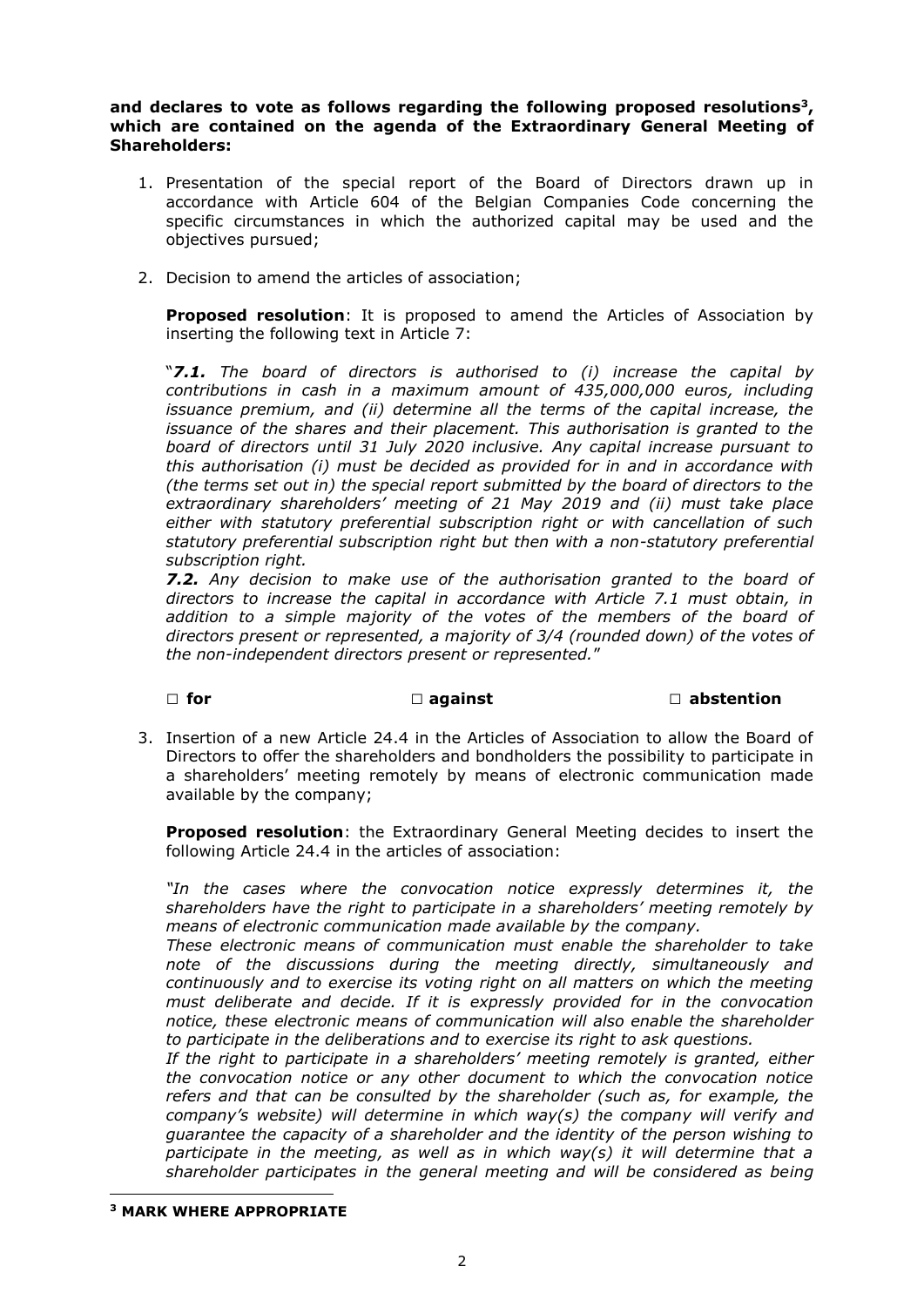*present. To ensure the security of the electronic means of communication, the convocation notice (or the document to which the convocation notice refers) may also impose additional conditions."* 

## **□ for □ against □ abstention**

4. Powers

**Proposed resolution**: It is proposed to grant all powers to notary David Indekeu, with full power of substitution, to prepare the consolidated text of the articles of association and to carry out all filings, publications and other formalities, in accordance with the resolutions taken by the Shareholders' Meeting.

**□ for □ against □ abstention**

\* \* \*

**I.** A shareholder voting by duly returning this form to the company can no longer vote in person or by proxy at the Extraordinary General Meeting of Shareholders for the number of shares mentioned above.

**II.** Should the Extraordinary General Meeting of Shareholders not validly be able to deliberate or should it be postponed for any reason whatsoever, this form to vote by letter remains valid for any subsequent meeting having the same agenda, including the extraordinary general meeting of shareholders which will be convened on Friday, 28 June 2019, at 10 AM if the requisite quorum is not attained at the Extraordinary General Meeting of Shareholders. However, this applies only insofar the undersigned shall have in due time completed the required formalities to participate and vote at the subsequent extraordinary general meeting of shareholders.

**III.** One or more shareholders holding alone or together three per cent (3%) of the share capital of the company can exercise his/her/its/their right in accordance with section 533*ter* of the Belgian Companies Code to add to the agenda of the Extraordinary General Meeting of Shareholders one or more items to be dealt with and to file proposed resolutions relating to items already on or to be added to the agenda.

In any such case, the company will no later than Friday, 3 May 2019, make available to its shareholders on its website under "*Investor Relations*" – "*Shareholders' meeting*" [\(www.eliagroup.eu\)](http://www.eliagroup.eu/) the relevant forms that can be used to vote by letter, to which are added the additional items to be dealt with and the attendant proposed resolutions that might be placed on the agenda and/or just the proposed resolutions that might be formulated.

The forms to vote by letter which have been validly notified to the company before publication of the revised agenda of the Extraordinary General Meeting of Shareholders (i.e. on Friday, 3 May 2019 at the latest), will remain valid with regard to the items mentioned on the agenda to which they relate.

Contrary to the foregoing, votes cast on the aforementioned forms with regard to the items mentioned on the agenda for which new proposed resolutions are filed, are invalid.